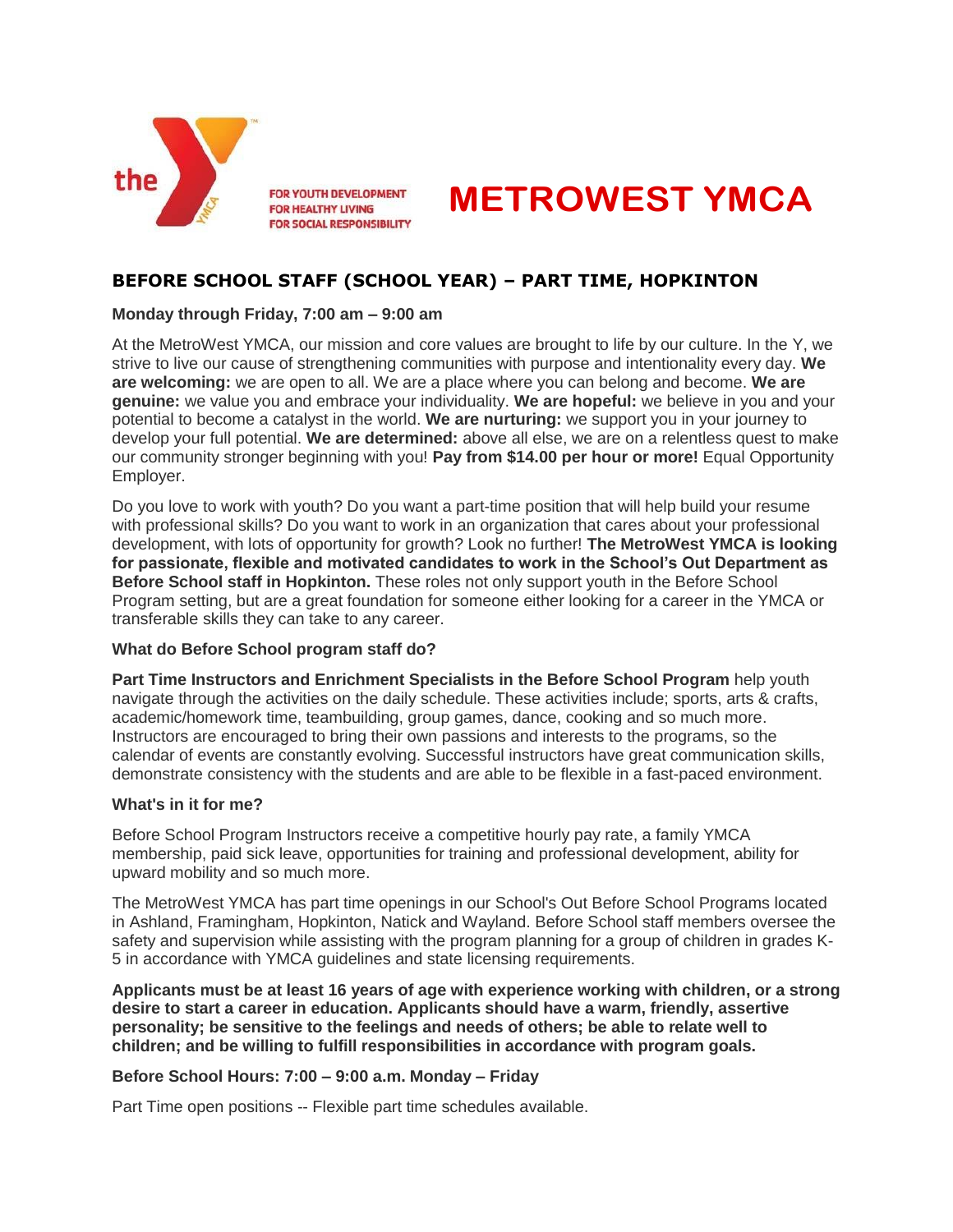#### **Responsibilities and Duties**

· **Enrichment Specialists:** ensure activities are delivered correctly and help to mentor less experienced staff

· **Instructors:** lead the group, running daily activities and are responsible for insuring their groups overall safety

· **Assistant Instructors:** assist with running the activities

**Qualifications and Skills**

· **Assistant Instructors: at least 16 years of age**

· **Instructors and Enrichment Specialists: at least 18 years of age and at least one year working with school age children in a program setting**

**· Staff must obtain First Aid and CPR certifications within six months of date of hire and must be committed to the mission and goals of the YMCA.**

# **AFTER SCHOOL STAFF (SCHOOL YEAR) – PART TIME, ASHLAND, FRAMINGHAM, HOPKINTON, AND NATICK**

#### **Monday through Friday, 2:30 pm – 6:00 pm**

At the MetroWest YMCA, our mission and core values are brought to life by our culture. In the Y, we strive to live our cause of strengthening communities with purpose and intentionality every day. **We are welcoming:** we are open to all. We are a place where you can belong and become. **We are genuine:** we value you and embrace your individuality. **We are hopeful:** we believe in you and your potential to become a catalyst in the world. **We are nurturing:** we support you in your journey to develop your full potential. **We are determined:** above all else, we are on a relentless quest to make our community stronger beginning with you! Competitive pay and benefits! **Pay \$14.00 - \$19.00 per hour!** Equal Opportunity Employer.

Do you love to work with youth? Do you want a part-time position that will help build your resume with professional skills? Do you want to work in an organization that cares about your professional development, with lots of opportunity for growth? Look no further! **The MetroWest YMCA is looking for passionate, flexible and motivated candidates to work in a variety of jobs in the School's Out Department as part-time After School Program staff in Ashland, Framingham, Hopkinton, and Natick.** These roles not only support youth in the After School Program setting, but are a great foundation for someone either looking for a career in the YMCA or transferable skills they can take to any career.

#### **What do After School program staff do?**

Part Time Instructors and Enrichment Specialists in the After School Program help youth navigate through the activities on the daily schedule. These activities include; sports, arts & crafts, academic/homework time, teambuilding, group games, dance, cooking and so much more. Instructors are encouraged to bring their own passions and interests to the programs, so the calendar of events are constantly evolving. Successful instructors have great communication skills, demonstrate consistency with the students and are able to be flexible in a fast-paced environment.

#### What's in it for me?

After School Program Instructors receive a competitive hourly pay rate, a family YMCA membership, paid sick leave, opportunities for training and professional development, ability for upward mobility and so much more.